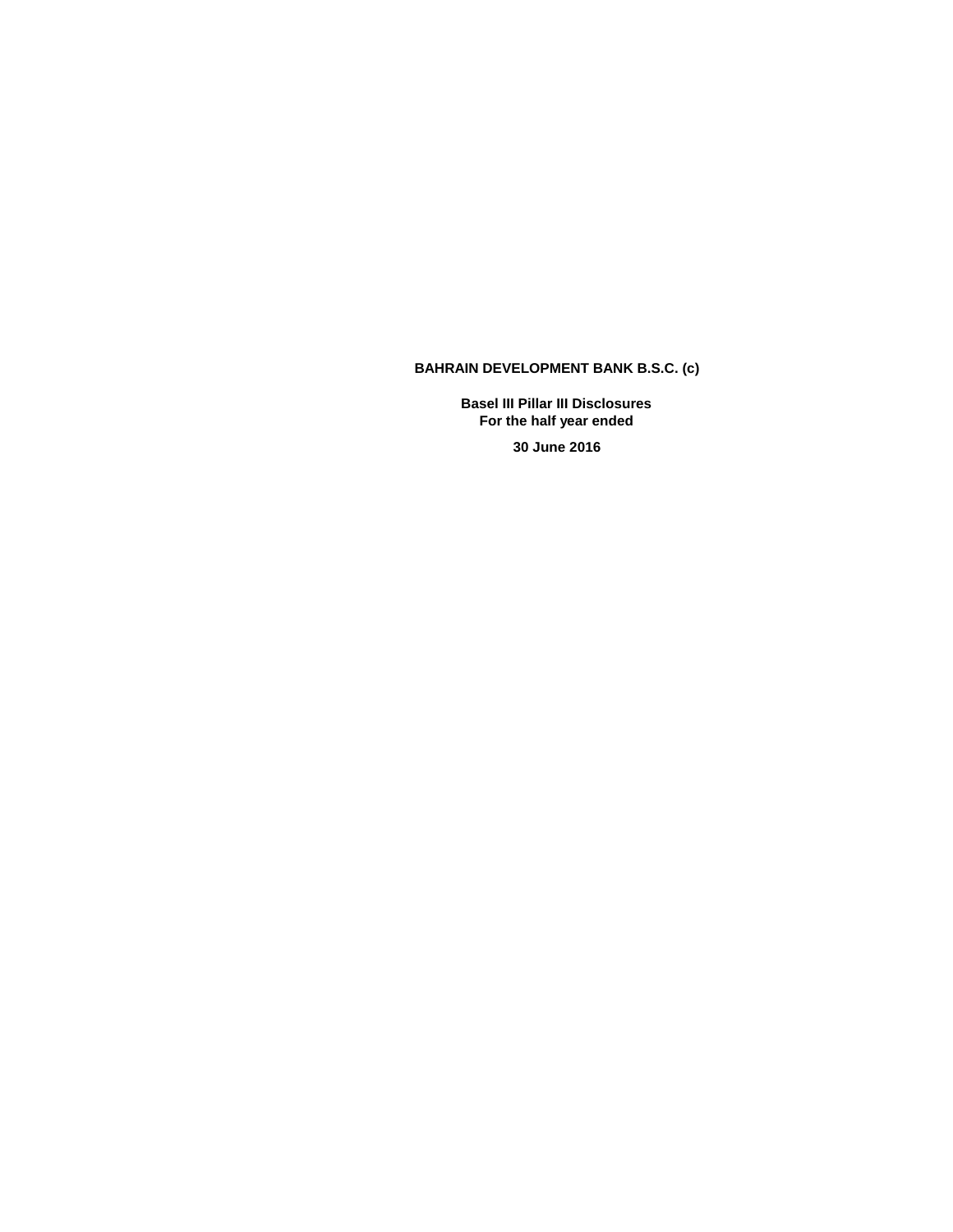BAHRAIN DEVELOPMENT BANK B.S.C. (c)

Basel III Pillar III Disclosures

For the half year ended 30 June 2016

(Expressed in Thousands Bahrain Dinars)

| Table 1  | Capital structure                                                                             | 3  |
|----------|-----------------------------------------------------------------------------------------------|----|
| Table 2  | Capital requirement for credit risk                                                           | 5  |
| Table 3  | Capital requirement for market risk                                                           | 5  |
| Table 4  | Capital requirement for operational risk                                                      | 5  |
| Table 5  | Gross credit exposures before subject to credit risk mitigants (CRM)                          | 5  |
| Table 6  | Sectoral classification of gross credit exposures                                             | 6  |
| Table 7  | Credit concentration greater than 15% individual obligor limit                                |    |
| Table 8  | Counterparty wise breakdown of impaired loans and impairment provision                        |    |
| Table 9  | Residual contract maturity                                                                    | 8  |
| Table 10 | Geographical distribution of impairment provisions for loans and advances to customers        | 9  |
| Table 11 | Movement in impairment provision for loans and advances to customers and interest in suspense | 9  |
| Table 12 | Past due loans - age analysis                                                                 | 10 |
| Table 13 | Credit risk exposure post credit risk mitigation and credit conversion                        | 11 |
| Table 14 | Eligible financial collateral and guarantees                                                  | 11 |
| Table 15 | Sensitivity analysis - interest rate risk                                                     | 12 |
| Table 16 | Market risk, Interest rate GAP                                                                | 13 |
| Table 17 | Equity position in the banking book                                                           | 14 |
| Table 18 | Gain on Equity Investments                                                                    | 14 |
| Table 19 | Operational & legal risks                                                                     | 14 |
| Table 20 | <b>Fines and Penalty</b>                                                                      | 14 |
|          |                                                                                               |    |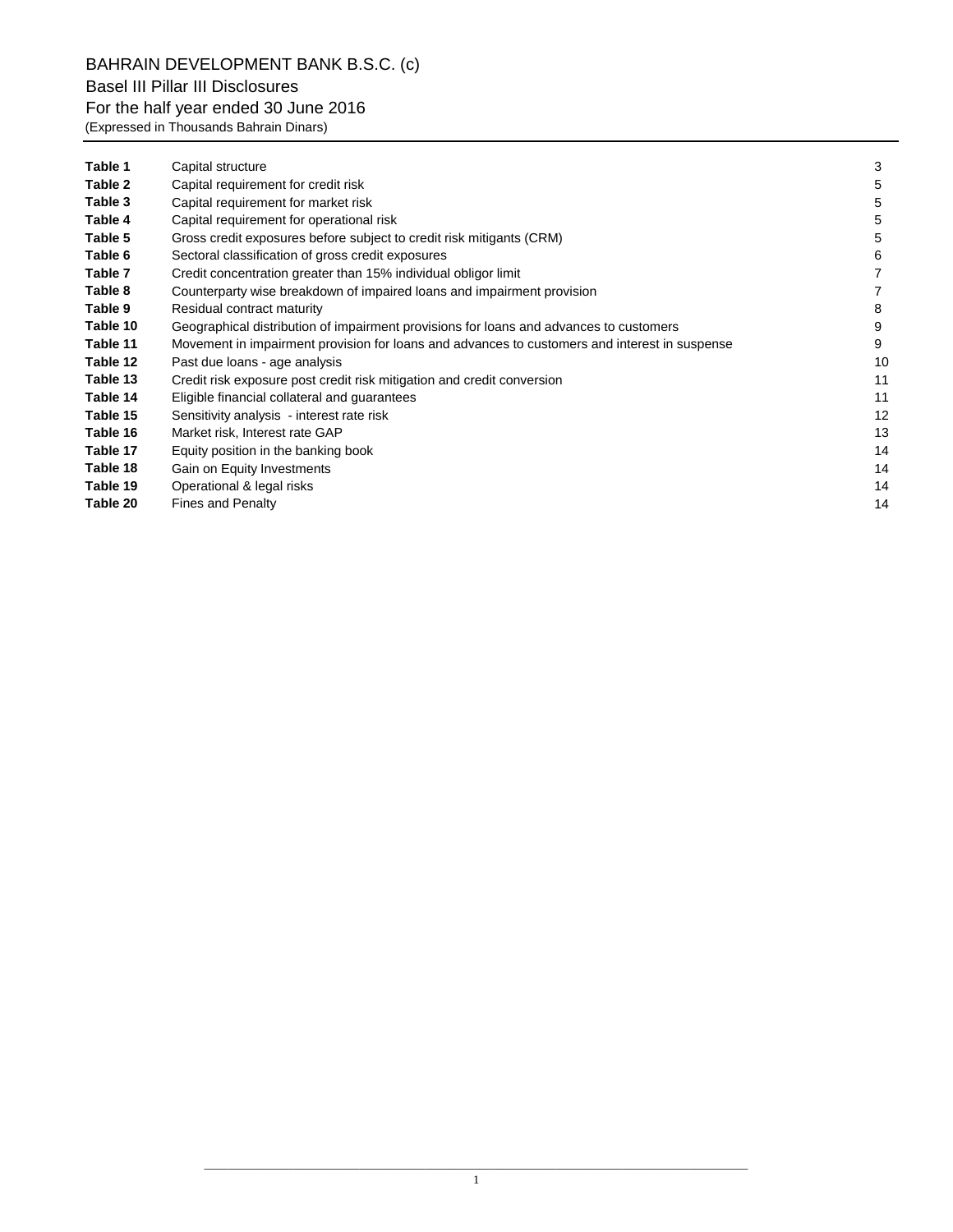## **Bahrain Development Bank B.S.C. (c) Corporate information \_\_\_\_\_\_\_\_\_\_\_\_\_\_\_\_\_\_\_\_\_\_\_\_\_\_\_\_\_\_\_\_\_\_\_\_\_\_\_\_\_\_\_\_\_\_\_\_\_\_\_\_\_\_\_\_\_\_\_\_\_\_\_\_\_\_\_\_\_\_\_\_\_\_\_\_\_\_\_\_\_\_\_\_\_**

| Commercial registration no. | 26226 obtained on 20 January 1992                                                            |
|-----------------------------|----------------------------------------------------------------------------------------------|
| <b>Registered office</b>    | Building 170<br>Road 1703<br>Diplomatic Area<br>PO Box 20501<br>Manama<br>Kingdom of Bahrain |

### **1 REPORTING ENTITY**

Bahrain Development Bank B.S.C. (c) ("the Bank" or "BDB") was established as a Bahraini closed shareholding company by Legislative Decree number 19 dated 11 December 1991 and commenced operations on 20 January 1992. The Bank is registered with the Ministry of Industry and Commerce under commercial registration (CR) number 26226. The Bank's registered office is in Kingdom of Bahrain.

The core activities of the Bank consist of granting loans and islamic financing for project finance, working capital, premises and equipment for developing industries and service sectors such as tourism, health and education in the Kingdom of Bahrain. As part of this activity, the Bank also renders management consultancy services and subscribes in ordinary and preference shares in Bahraini companies. Additionally, loans and islamic financing are provided for agriculture, fisheries and higher education purposes. Other activities of the Bank comprise making direct contributions toward the economic development of the Kingdom of Bahrain.

As at 30 June 2016, the Group consists of the Bank and its following subsidiaries:

| <b>Name</b>                                          | Country of<br>incorporation | Ownership<br>interest | Year end    |
|------------------------------------------------------|-----------------------------|-----------------------|-------------|
| <b>Bahrain Business Incubator Centre</b><br>(S.P.C.) | Kingdom of Bahrain          | 100%                  | 31 December |
| BDB SME Fund Company BSC (c)                         | Kingdom of Bahrain          | 99%                   | 31 December |

### **Basis of consolidation**

Financial statements incorporate the financial statements of the Bank and its subsidiaries. The financial statements of the subsidiary is prepared for the same reporting year as the Bank using consistent accounting policies.

All intra group balances, transactions, income and expenses and profits and losses resulting from intra-group transactions are eliminated on consolidation.

The subsidiary is consolidated from the date on which control is transferred to the Bank and cease to be consolidated from the date on which control is transferred out of the Bank.

### **Restrictions on capital and transfer of funds within the Group**

Since the Bank's subsidiaries are not a regulated financial institution, there is no regulatory impediment to the transfer of retained earnings to the Bank. However, as a separate legally incorporated entity, the transfer of paid in capital and mandatory reserves would require shareholder action. As the sole shareholder (either direct or indirect) in the entity, the Bank has the power to undertake the legal processes for the transfer of such capital. The Bank's subsidiaries are registered and domiciled in Bahrain and there are no exchange controls or other restrictions on the transfer of funds.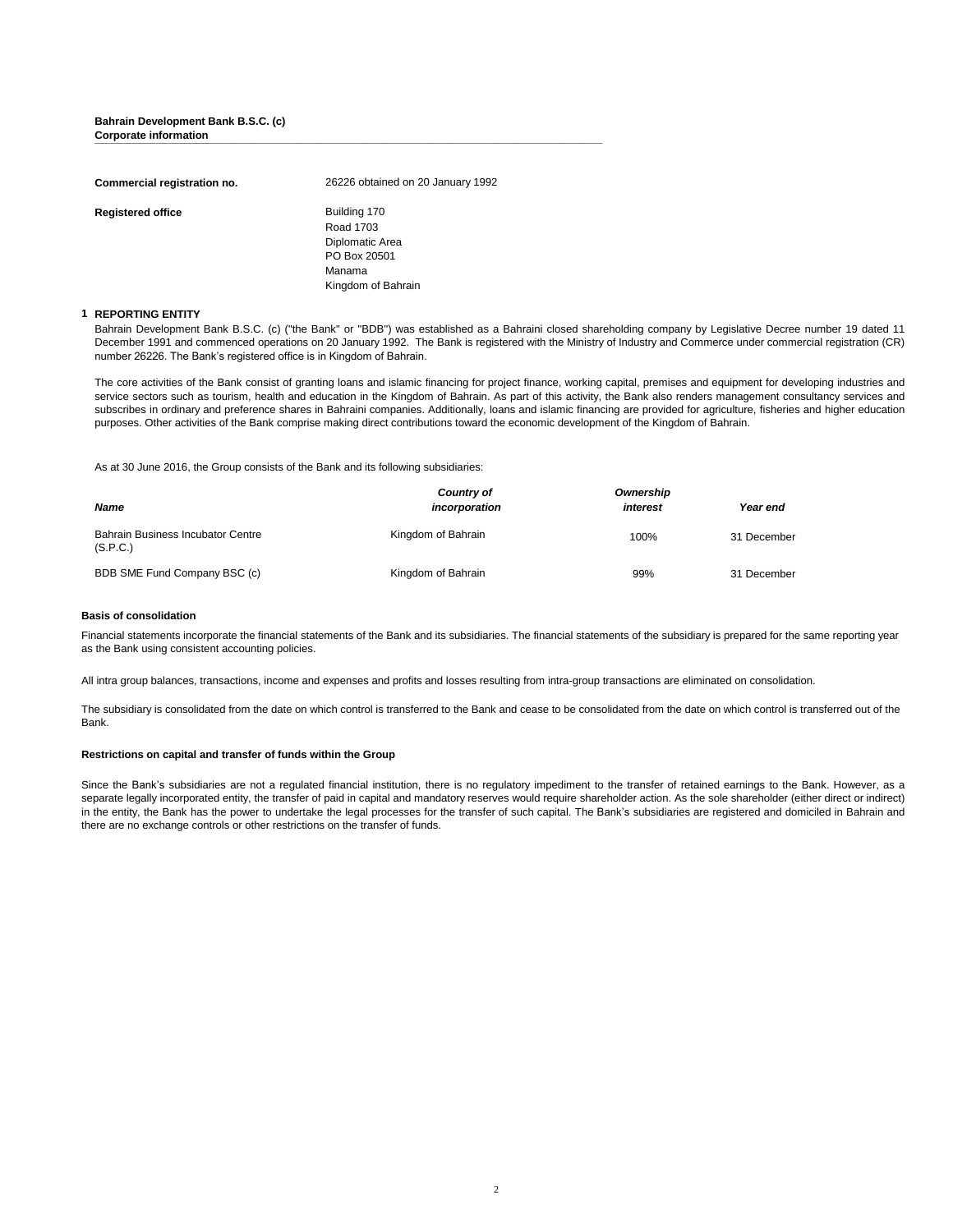# **TABLE 1 - CAPITAL STRUCTURE**

The Bank's regulatory capital base comprises of (a) CET 1 capital which includes share capital, reserves and retained earnings. (b) Tier 2 capital which consist of general loan loss provisions.

There is no difference in the Bank's regulatory consolidation and accounting consolidation.

The Bank's regulatory capital base of BD 82,852 is as detailed below:

|                                                                         | 2016                                 |                               |  |  |
|-------------------------------------------------------------------------|--------------------------------------|-------------------------------|--|--|
| A. NET AVAILABLE CAPITAL                                                | <u>CET 1</u>                         | Tier 2                        |  |  |
| Paid-up share capital                                                   | 65,000                               |                               |  |  |
| Legal / Statutory reserve                                               | 1,186                                |                               |  |  |
| Retained earnings                                                       | 10,975                               |                               |  |  |
| Other reserves                                                          | 4,229                                |                               |  |  |
| Current interim cumulative net income                                   | 522                                  |                               |  |  |
| Unrealized gains and losses on available for sale financial instruments |                                      |                               |  |  |
| Unrealized gains arising from fair valuing equities                     |                                      |                               |  |  |
| General loan loss provisions                                            |                                      | 940                           |  |  |
| TOTAL CAPITAL BEFORE REGULATORY DEDUCTIONS                              | 81,912                               | 940                           |  |  |
| Less: Regulatory deductions                                             |                                      |                               |  |  |
| <b>NET AVAILABLE CAPITAL</b>                                            | 81,912                               | 940                           |  |  |
| TOTAL ELIGIBLE CAPITAL BASE ( CET 1 + Tier 2)                           |                                      | 82,852                        |  |  |
| <b>B. CAPITAL ADEQUACY RATIO</b>                                        |                                      | 2016                          |  |  |
| <b>Total eligible capital base</b>                                      |                                      | 82,852                        |  |  |
| Credit risk weighted exposures                                          |                                      | 199,392                       |  |  |
| Market risk weighted exposures                                          |                                      | 225                           |  |  |
| Operational risk weighted exposures                                     |                                      | 15,161                        |  |  |
| <b>Total risk weighted exposures</b>                                    |                                      | 214,779                       |  |  |
|                                                                         | CET <sub>1</sub><br>capital<br>ratio | <b>Total</b><br>capital ratio |  |  |
| <b>Capital Adequacy Ratio</b>                                           | 38.14%                               | 38.58%                        |  |  |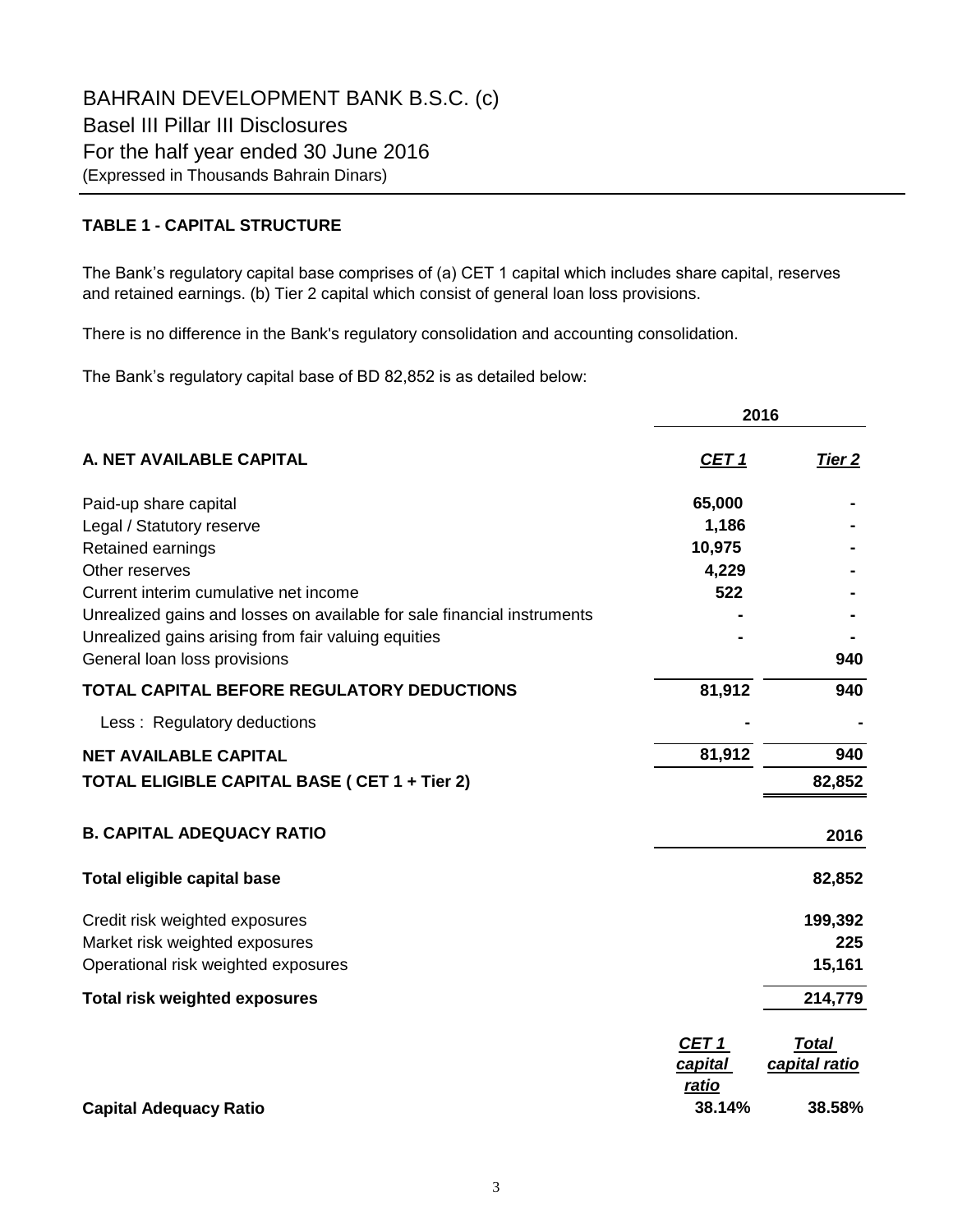#### **RISK WEIGHTED ASSETS PROFILE AND CAPITAL REQUIREMENT FOR CREDIT, MARKET AND OPERATIONAL RISK**

The Bank has adopted the standardized approach for credit risk and basic indicator approach for operational risk for regulatory reporting purpose.

#### **Credit Risk**

The Bank has a diversified funded and unfunded credit exposure. These exposures are classified as standard portfolio per CBB's Basel III requirements.

Brief description of applicable standard portfolio are as follows:

### **a. Claims on banks:**

Claims on banks are risk weighted based on external rating agency. Short-term claims on locally incorporated banks are assigned a risk weighting of 20% where such claims on the banks are of an original maturity of three months or less and the claims are denominated and funded in either Bahraini Dinars or US Dollar.

Preferential risk weight that is one category more favorable than the standard risk weighting are assigned to claims on foreign banks licensed in Bahrain of an original maturity of three months or less denominated and funded in the relevant domestic currency. Such preferential risk weight for short-term claims on banks licensed in other jurisdictions are allowed only if the relevant supervisor also allows this preferential risk weighting to short-term claims on its banks.

No claim on an unrated bank would receive a risk weight lower than that applied to claims on its sovereign of incorporation.

#### **b. Claims on corporates:**

Claims on corporates are risk weighted based on credit ratings. Risk weighting for unrated (corporate) claims are assigned at 100%.

#### **c. Loans restructured:**

Where possible, the Bank seeks to restructure loans rather than to take ownership of collateral. This may involve extending the payment arrangements and the agreement of new loan conditions. Management continuously reviews renegotiated loans to ensure that all criteria are met and that future payments are likely to occur. The loans continue to be subject to impairment assessment, calculated using the loan's original effective interest rate.

#### **d. Equity Portfolio:**

Investment in securities and financial entities are risk weighted at a minimum risk weight of 100% for listed entities or 150% for unlisted entities, unless such investments exceed 10% of the eligible capital of investee entity, in which case they are deducted from the Bank's capital.

## **e. Other exposures:**

These are risk weighted at 100%.

### **f. Related party transactions and balances:**

Parties are considered to be related if one party has the ability to control the other party or exercise significant influence over the other party in making financial and operating decisions. Related parties include entities over which the Bank exercises significant influence, major shareholders, directors and executive management of the Bank. Such related parties in the ordinary course of business at commercial interest and commission rates (Refer note 24 in the audited financial statements).

4

Amounts due from related parties are unsecured.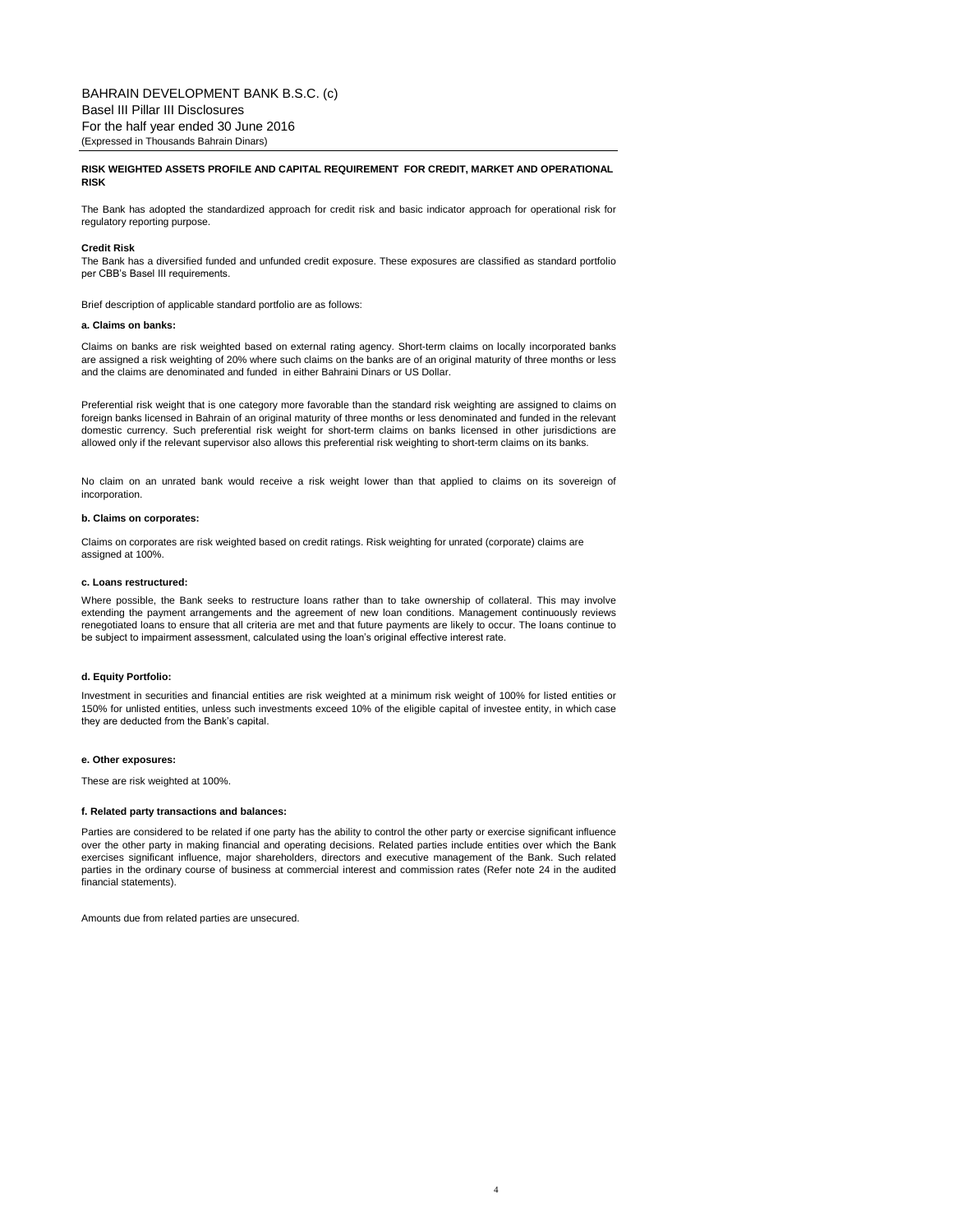### **TABLE 2 - REGULATORY CAPITAL REQUIREMENT FOR CREDIT RISK**

|                                                                      | 2016        |
|----------------------------------------------------------------------|-------------|
|                                                                      | Capital     |
|                                                                      | requirement |
| Claims on sovereign                                                  |             |
| Claims on public sector entities                                     |             |
| Claims on banks                                                      | 804         |
| Claims on corporate                                                  | 18,807      |
| Regulatory retail exposures                                          |             |
| Residential retail exposures                                         |             |
| Equity                                                               | 1,162       |
| Other exposures                                                      | 3,823       |
| <b>TOTAL CREDIT RISK CAPITAL REQUIREMENT (STANDARDISED APPROACH)</b> | 24.596      |

#### **TABLE 3 - REGULATORY CAPITAL REQUIREMENT FOR MARKET RISK**

The Bank uses the Standardised Approach for calculating market risk capital charges for the following market risk components:

- Equity exposure risk
- Interest rate exposure risk
- Foreign currency exposure risk
- Commodity risk

The Bank's market risk capital charge is largely composed of foreign currency risk arising from the Bank's foreign exchange exposure on investments denominated mainly in kuwaiti dinars, saudi riyals and USD, and interest rate risk arising on the bond portfolio. The capital requirement for market risk using the Standardised Approach as at 30 June 2016 was as follows:

|                                                               | <b>Capital requirements</b> |         |                |
|---------------------------------------------------------------|-----------------------------|---------|----------------|
|                                                               | 2016                        | Maximum | <b>Minimum</b> |
| Equity risk capital                                           |                             |         |                |
| Foreign exchange risk capital                                 | 18                          | 18      | 18             |
| Interest rate risk capital                                    | -                           |         |                |
| Commodity risk capital                                        |                             |         |                |
|                                                               |                             |         | 2016           |
| TOTAL MARKET RISK CAPITAL REQUIREMENT (STANDARDISED APPROACH) |                             |         | 28             |

## **TABLE 4 - REGULAROTY CAPITAL REQUIREMENT FOR OPERATIONAL RISK**

The Bank follows the Basic Indicator Approach for assessing the capital requirement for Operational Risk. The capital requirement of BD 1,895 thousands is based on the gross operating income (excluding profit/loss on Investments held under Available for Sale, Held to Maturity categories and any exceptional items of income) for the last 3 years multiplied by 12.5 (the reciprocal of the 8 percent minimum capital ratio) to arrive at the operational risk-weighted exposure.

#### **TABLE 5 - GROSS CREDIT EXPOSURES BEFORE SUBJECT TO CREDIT RISK MITIGANTS (CRM)**

|                                                 | 2016    | 2016<br>Average |
|-------------------------------------------------|---------|-----------------|
| Balances with Central Bank of Bahrain           | 2,605   | 2,365           |
| Treasury bills and bonds                        | 5,082   | 4,663           |
| Due from banks and other financial institutions | 22,705  | 23,267          |
| Loans and advances to customers                 | 149,591 | 144,942         |
| Interest Receivable                             | 112     | 139             |
| Other assets                                    | 2,884   | 2,713           |
| <b>TOTAL FUNDED EXPOSURES</b>                   | 182,979 | 178,089         |
| Contingent liabilities                          | 3,185   | 2,843           |
| Other commitments                               | 4,974   | 14,017          |
| <b>TOTAL UNFUNDED EXPOSURES</b>                 | 8,159   | 16,860          |
| <b>TOTAL CREDIT RISK EXPOSURE</b>               | 191,138 | 194,949         |

The gross average credit risk exposure are based on six months and year end prudential return reporting.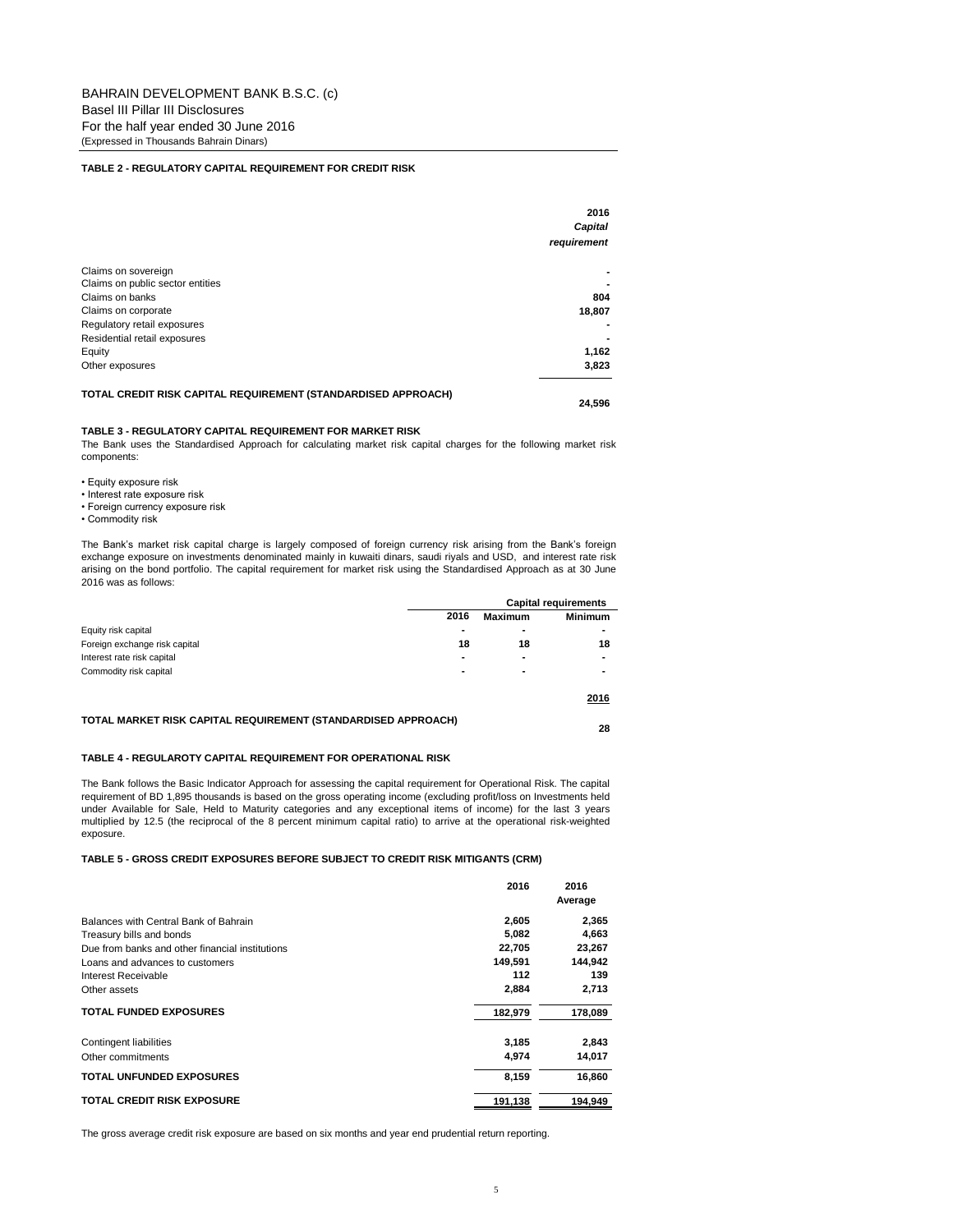# **TABLE 6 - SECTORAL CLASSIFICATION OF GROSS CREDIT EXPOSURES**

|                                       | 2016          |                 |              |  |  |
|---------------------------------------|---------------|-----------------|--------------|--|--|
|                                       | <b>Funded</b> | <b>Unfunded</b> | <b>Total</b> |  |  |
| Banks and financial institutions      | 25,310        |                 | 25,310       |  |  |
| Trading and Manufacturing             | 76,779        |                 | 76,779       |  |  |
| <b>Education and Health</b>           | 15,387        |                 | 15,387       |  |  |
| Hospitality, media and transportation | 12,922        |                 | 12,922       |  |  |
| <b>Fisheries and Agriculture</b>      | 5,458         |                 | 5,458        |  |  |
| Food Processing                       | 7,640         |                 | 7,640        |  |  |
| Government                            | 5,082         |                 | 5,082        |  |  |
| <b>Others</b>                         | 34,401        | 8,159           | 42,560       |  |  |
| <b>TOTAL</b>                          | 182,979       | 8,159           | 191,138      |  |  |

The changes relating to restatement of loans and advances have been included in "others".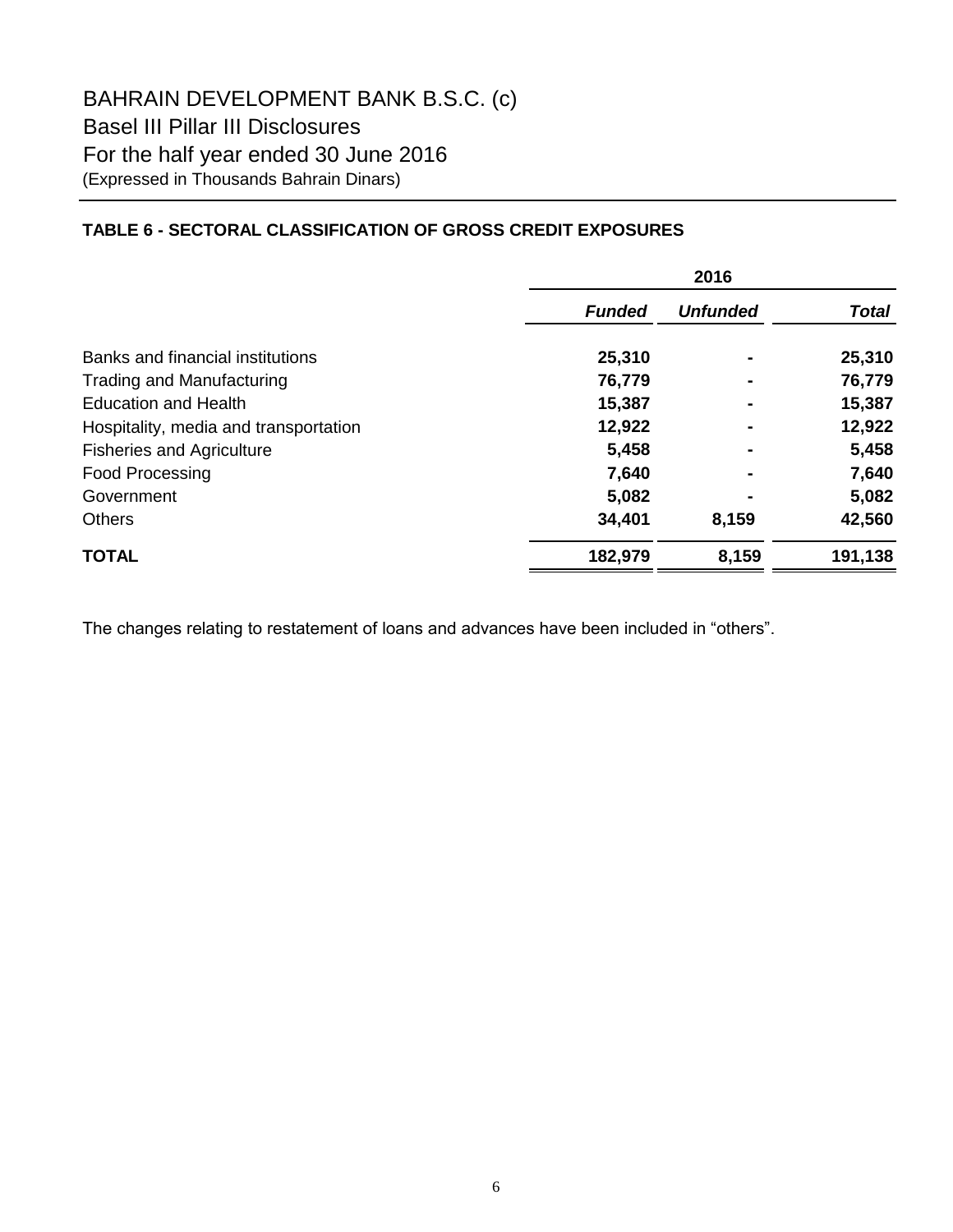## **TABLE 7 - CREDIT CONCENTRATION GREATER THAN 15% INDIVIDUAL OBLIGOR LIMIT**

|                                                                  | 2016 | 2015 |
|------------------------------------------------------------------|------|------|
| Total credit exposures in excess of 15% individual obligor limit | ۰    |      |

## **Impairment of assets**

The Bank assesses at each reporting date whether there is any objective evidence that a specific financial asset is impaired. A financial asset is deemed to be impaired if, and only if, there is objective evidence of impairment as a result of one or more events that has occurred after the initial recognition of the asset (an incurred 'impairment event') and that impairment event (or events) has an impact on the estimated future cash flows of the financial asset that can be reliably estimated. Evidence of impairment may include indications that the borrower is experiencing significant financial difficulty, default or delinquency in interest or principal payments, the probability that it will enter bankruptcy or other financial reorganisation and where observable data indicate that there is a measurable decrease in the estimated future cash flows, such as changes in arrears or economic conditions that correlate with defaults.

## **Restructured Credit Facilities**

The Bank have BD 4,034 restructured credit facilities during the half year period ended 30 June 2016. Restructuring concessions mainly related to defferal of loan installments to assist customers overcome temporary cash crunch situations or to realign the repayment with the borrower's revised cash flow projections.

## **Past due exposures**

This includes claims, for which the repayment is overedue for more than 90 days. The risk weighting for such loans is either 100 percent or 150 percent is applied depending on the level of provisions maintained against the assets.

## **Highly leveraged counterparties**

The Bank does not lend to highly leveraged and other high risk counterparties as defined in PD-1-3-24(e).

## **TABLE 8 - COUNTERPARTY WISE BREAKDOWN OF IMPAIRED LOANS AND IMPAIRMENT PROVISION**

|                                  |                                                               |                              | 2016                   |                  |                                        |  |
|----------------------------------|---------------------------------------------------------------|------------------------------|------------------------|------------------|----------------------------------------|--|
|                                  | <b>Impaired</b><br>and past<br>due loans<br>(after provision) | <b>Specific</b><br>provision | Charge for the<br>year | <b>Write off</b> | <b>Collective</b><br><i>impairment</i> |  |
| Project finance                  | 29,780                                                        | 12,804                       | 455                    | 96               | 940                                    |  |
| <b>Fisheries and Agriculture</b> | 2,351                                                         | ۰                            | ۰                      | ۰                | ٠                                      |  |
| <b>TOTAL</b>                     | 32,131                                                        | 12,804                       | 455                    | 96               | 940                                    |  |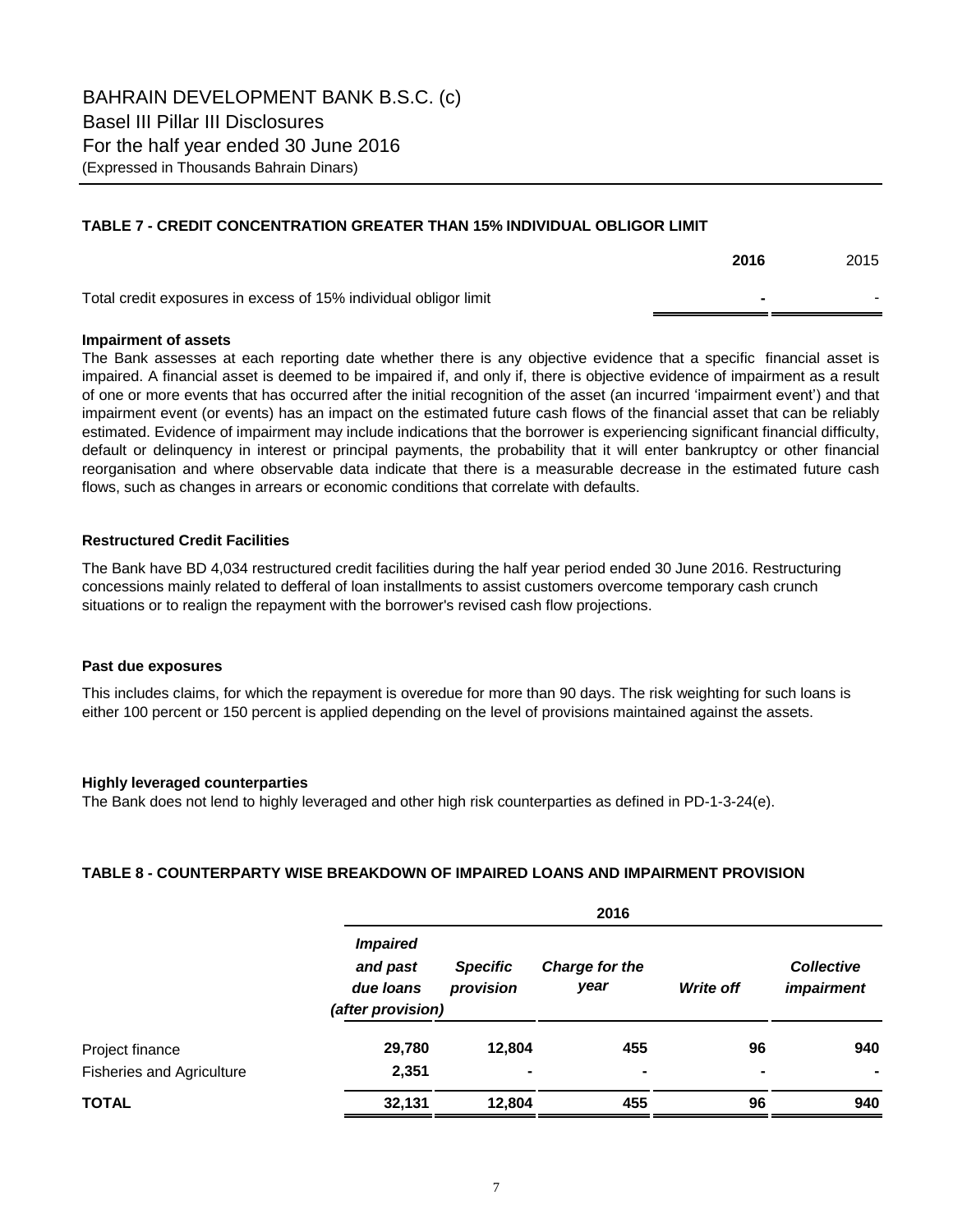## **TABLE 9 - RESIDUAL CONTRACTUAL MATURITY**

*Maturity analysis of assets and liabilities*

The table below summarises the maturity profile of the Group's assets and liabilities as at 30 June 2016.

|                                                 | Up to 1        | 1 to 3   | 3 to 6 | 6 months  | 1 to $3$                 | 3 to 5 | 5 to 10 | 10 to 20 | Above 20                 |              |
|-------------------------------------------------|----------------|----------|--------|-----------|--------------------------|--------|---------|----------|--------------------------|--------------|
| 2016                                            | month          | months   | months | to 1 year | years                    | years  | years   | years    | years                    | <b>Total</b> |
| <b>Assets</b>                                   |                |          |        |           |                          |        |         |          |                          |              |
| Cash and balances with Central Bank of Bahrain  | 2,952          |          |        |           |                          |        |         |          | $\overline{\phantom{a}}$ | 2,952        |
| Due from banks and other financial institutions | 10,163         | 905      | 11,637 |           | $\overline{\phantom{a}}$ |        | ۰       |          | $\blacksquare$           | 22,705       |
| Accounts receivable and other assets            |                |          | 2,996  |           |                          |        |         |          |                          | 2,996        |
| Loans and advances to customers                 | 3,290          | 616      | 1,536  | 4,374     | 31,061                   | 75,658 | 31,597  | 1,459    | $\overline{\phantom{a}}$ | 149,591      |
| Investment securities                           | 5,212          |          | ٠      |           |                          |        | 6,312   |          | $\blacksquare$           | 11,524       |
| Investment in associates                        |                |          |        |           |                          |        |         |          | 419                      | 419          |
| Investment property                             | ٠              |          |        |           | $\overline{\phantom{a}}$ |        |         |          | 12,475                   | 12,475       |
| Property, plant and equipment                   | ٠              |          |        |           |                          |        |         |          | 1,200                    | 1,200        |
| <b>Total assets</b>                             | 21,617         | 1,521    | 16,169 | 4,374     | 31,061                   | 75,658 | 37,909  | 1,459    | 14,094                   | 203,862      |
| Liabilities                                     |                |          |        |           |                          |        |         |          |                          |              |
| Deposits                                        | 43,267         | 15,362   | 137    | 10,549    | 23                       |        |         |          | $\blacksquare$           | 69,338       |
| Accounts payable and other liabilities          | ٠              |          | 4,179  |           |                          |        |         |          | $\blacksquare$           | 4,179        |
| Long term loans                                 | $\blacksquare$ | 251      | 1,391  | 1,642     | 16,308                   | 9,745  | 14,326  | 4,757    | $\blacksquare$           | 48,420       |
| <b>Total liabilities</b>                        | 43,267         | 15,613   | 5,707  | 12,191    | 16,331                   | 9,745  | 14,326  | 4,757    |                          | 121,937      |
| Net liquidity gap                               | (21, 650)      | (14,092) | 10,462 | (7, 817)  | 14,730                   | 65,913 | 23,583  | (3,298)  | 14,094                   |              |

Residual contractual maturity of loans and advances is based on the final maturity of the loan and not based on the payment schedule of the loan. The changes relating to restatement of loans and<br>advances have been included

8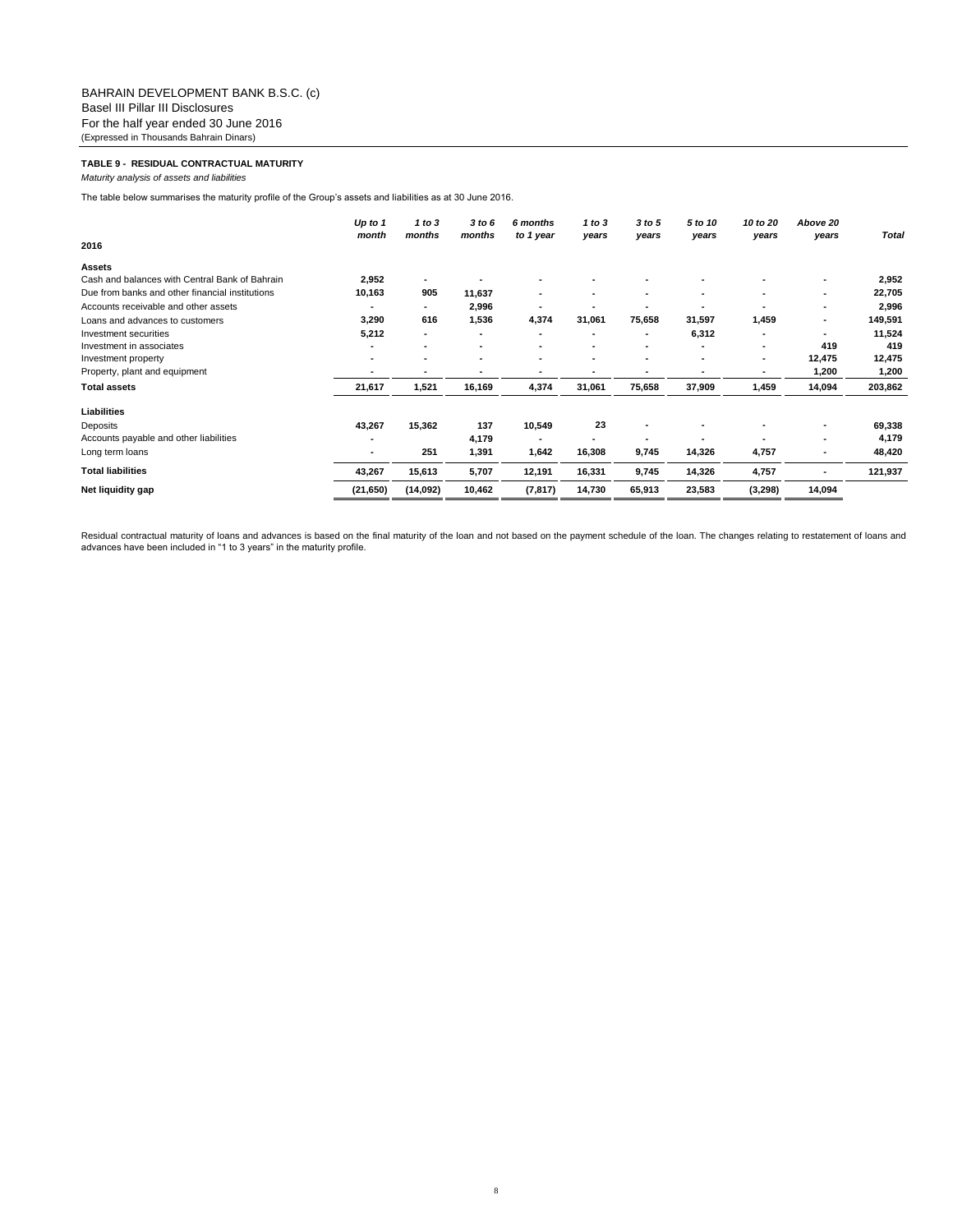## **TABLE 10 - GEOGRAPHICAL DISTRIBUTION OF IMPAIRMENT PROVISIONS FOR LOANS AND ADVANCES TO CUSTOMERS**

Bank and its subsidiary is operated locally and loans granted to Bahrain entities and persons only.

|                               | 2016   |
|-------------------------------|--------|
| <b>Bahrain</b>                |        |
| Specific impairment provision | 12,804 |
| <b>TOTAL</b>                  | 12,804 |

## **TABLE 11 - MOVEMENT IN IMPAIRMENT PROVISION FOR LOANS AND ADVANCES TO CUSTOMERS**

|                                       | 2016                   |                   |          |                                  |                   |                          |              |
|---------------------------------------|------------------------|-------------------|----------|----------------------------------|-------------------|--------------------------|--------------|
|                                       | <b>Project finance</b> |                   |          | <b>Fisheries and agriculture</b> |                   |                          |              |
|                                       | <b>Specific</b>        | <b>Collective</b> | Total    | <b>Specific</b>                  | <b>Collective</b> | <b>Total</b>             | <b>Total</b> |
| Balance at 1 January 2016             | 12,445                 | 873               | 13,318   | ٠                                |                   | ۰                        | 13,318       |
| Amounts written off during the period | (96)                   | ٠                 | (96)     | ۰                                |                   |                          | (96)         |
| Charge for the period                 | 1,919                  | 67                | 1.986    | ٠                                | ۰                 | $\overline{\phantom{a}}$ | 1,986        |
| Recoveries during the period          | (1, 464)               | $\blacksquare$    | (1, 464) | ٠                                |                   | ۰                        | (1, 464)     |
| At 30 June 2016                       | 12,804                 | 940               | 13,744   | ۰                                |                   |                          | 13,744       |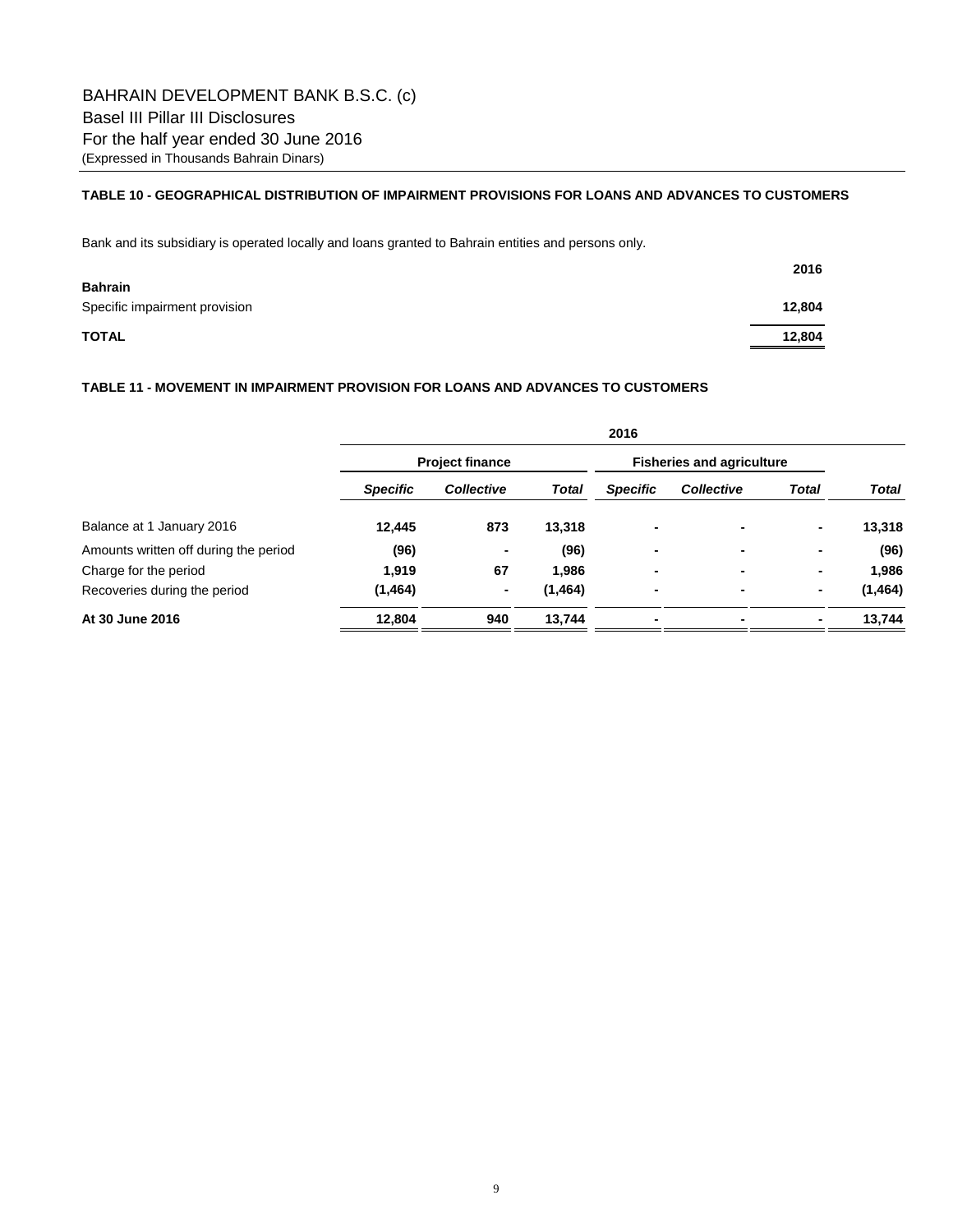# BAHRAIN DEVELOPMENT BANK B.S.C. (c) Basel III Pillar III Disclosures For the half year ended 30 June 2016 (Expressed in Thousands Bahrain Dinars)

# **TABLE 12 - PAST DUE LOANS AND OTHER ASSETS - AGE ANALYSIS**

# **i) By Geographical area**

|                | 2016                                  |                                 |                        |              |  |
|----------------|---------------------------------------|---------------------------------|------------------------|--------------|--|
|                | <b>Three</b><br>months to<br>one year | <b>One</b><br>to three<br>vears | Over<br>three<br>vears | <b>Total</b> |  |
| <b>Bahrain</b> | 19,420                                | 99                              | 8                      | 19,527       |  |
| <b>TOTAL</b>   | 19,420                                | 99                              | 8                      | 19,527       |  |

# **ii) By Counterparty wise**

|                                  | <b>Three</b><br>months to<br>one year | <b>One</b><br>to three<br><b>vears</b> | Over<br>three<br>years | Total  |
|----------------------------------|---------------------------------------|----------------------------------------|------------------------|--------|
| Project finance                  | 18,146                                | $\blacksquare$                         | ۰.                     | 18,146 |
| <b>Fisheries and Agriculture</b> | 782                                   | $\blacksquare$                         | $\blacksquare$         | 782    |
| <b>Other Assets</b>              | 492                                   | 99                                     | 8                      | 599    |
| <b>TOTAL</b>                     | 19,420                                | 99                                     | 8                      | 19,527 |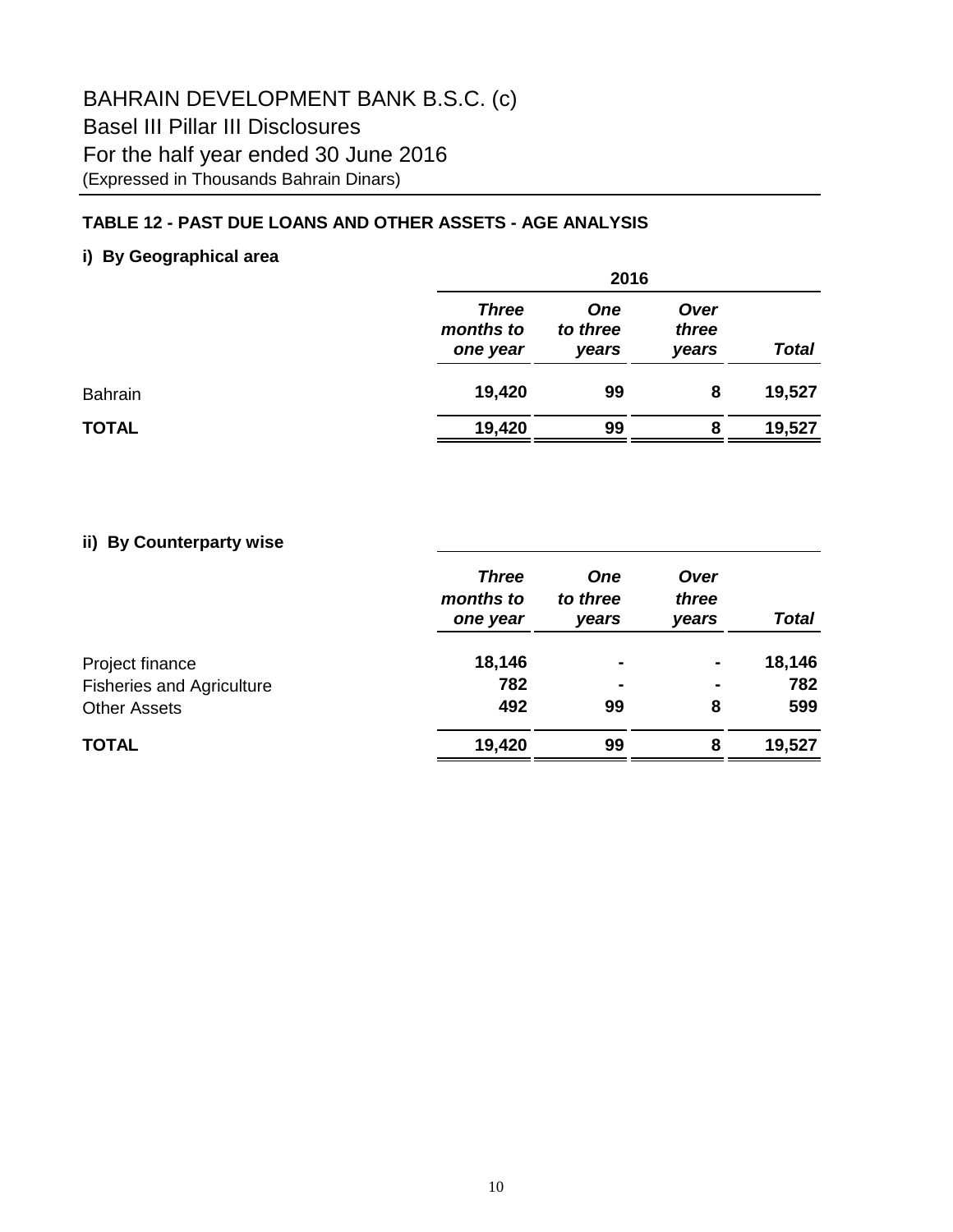# **TABLE 13 - CREDIT RISK EXPOSURE POST CREDIT RISK MITIGATION AND CREDIT CONVERSION**

|                                  | 2016    |
|----------------------------------|---------|
| Claims on sovereign              |         |
| Claims on public sector entities |         |
| Claims on banks                  | 6,428   |
| Claims on corporate              | 141,352 |
| Past due exposures               | 11,733  |
| Equity                           | 9,298   |
| Other exposures                  | 30,581  |
| <b>TOTAL</b>                     | 199,392 |

# **TABLE 14 - ELIGIBLE FINANCIAL COLLATERAL AND GUARANTEES**

Collateral from borrowers consist of cash deposits, letters of guarantee and real estate properties. Management monitors the market value of collateral, requests additional collateral in accordance with the underlying agreement and evaluates the adequacy of the allowance for impairment.

|                                  | 2016           |            |  |
|----------------------------------|----------------|------------|--|
|                                  | <b>Gross</b>   | Eligible   |  |
|                                  | exposure       | <b>CRM</b> |  |
| Claims on sovereign              | $\blacksquare$ |            |  |
| Claims on public sector entities | $\blacksquare$ |            |  |
| Claims on MDBs                   | $\blacksquare$ |            |  |
| Claims on banks                  | 6,428          |            |  |
| Claims on corporate              | 153,085        | 1,073      |  |
| Equity                           | 9,298          |            |  |
| Other exposures                  | 30,581         |            |  |
| <b>TOTAL</b>                     | 199,392        | 1,073      |  |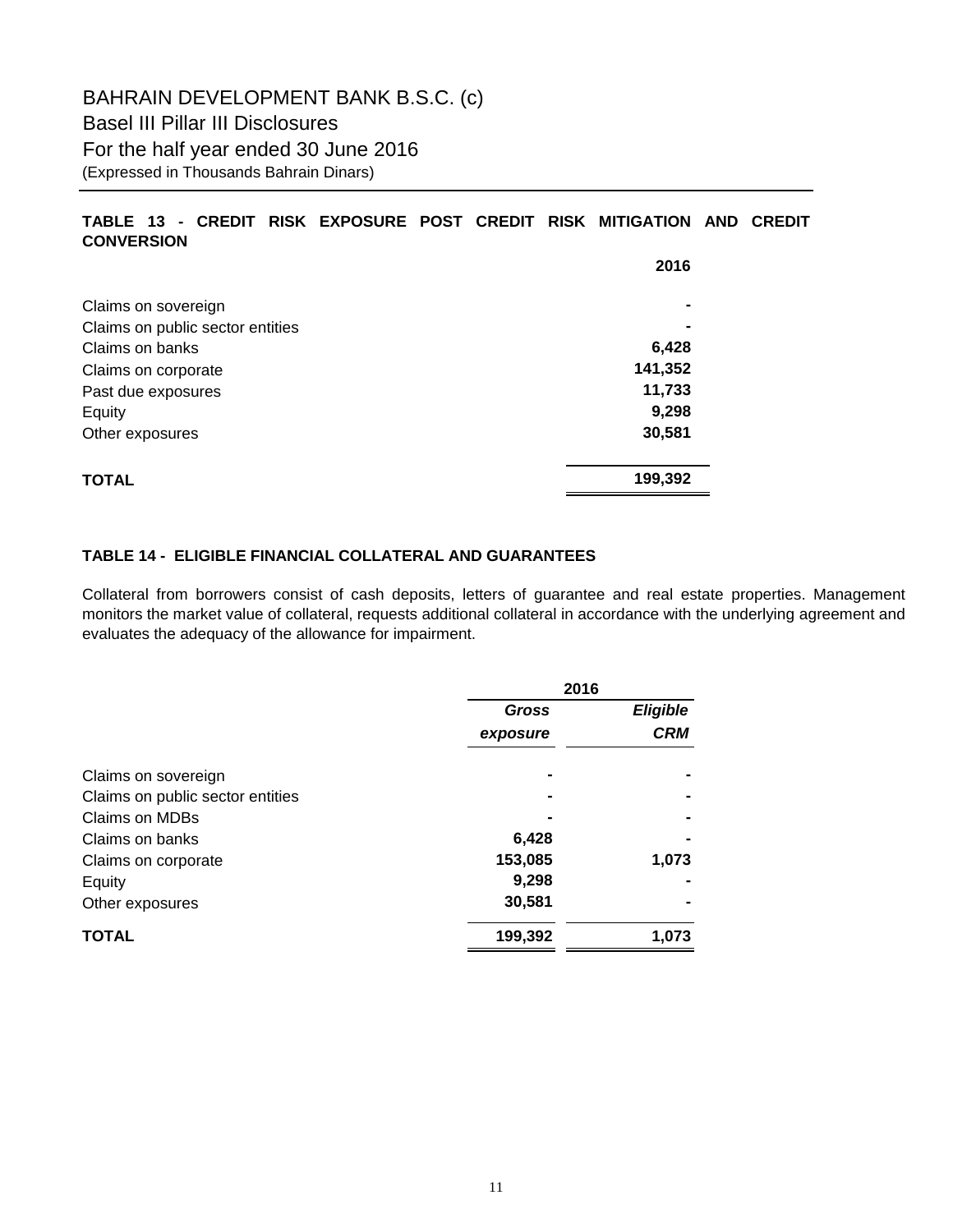# **TABLE 15 - SENSITIVITY ANALYSIS - INTEREST RATE RISK (IRRBB)**

Impact on net interest income for the year ended 30 June 2016

|                            | 2016     |
|----------------------------|----------|
| <b>Bahraini Dinar</b>      |          |
| Assets                     | 208,739  |
| Liabilities                | 176,197  |
| $(+)$ 200 basis points     | 651      |
| (-) 200 basis points       | (651)    |
|                            |          |
| <b>US Dollar</b><br>Assets | 32,925   |
| Liabilities                | 44,715   |
| $(+)$ 200 basis points     | (236)    |
| (-) 200 basis points       | 236      |
| Kuwaiti Dinar              |          |
| Assets                     | 4,731    |
| Liabilities                | 4,530    |
| $(+)$ 200 basis points     | 4        |
| (-) 200 basis points       | (4)      |
| Saudi Riyals               |          |
| Assets                     | 9,881    |
| Liabilities                | 9,864    |
| $(+)$ 200 basis points     | $\bf{0}$ |
| (-) 200 basis points       | (0)      |
|                            |          |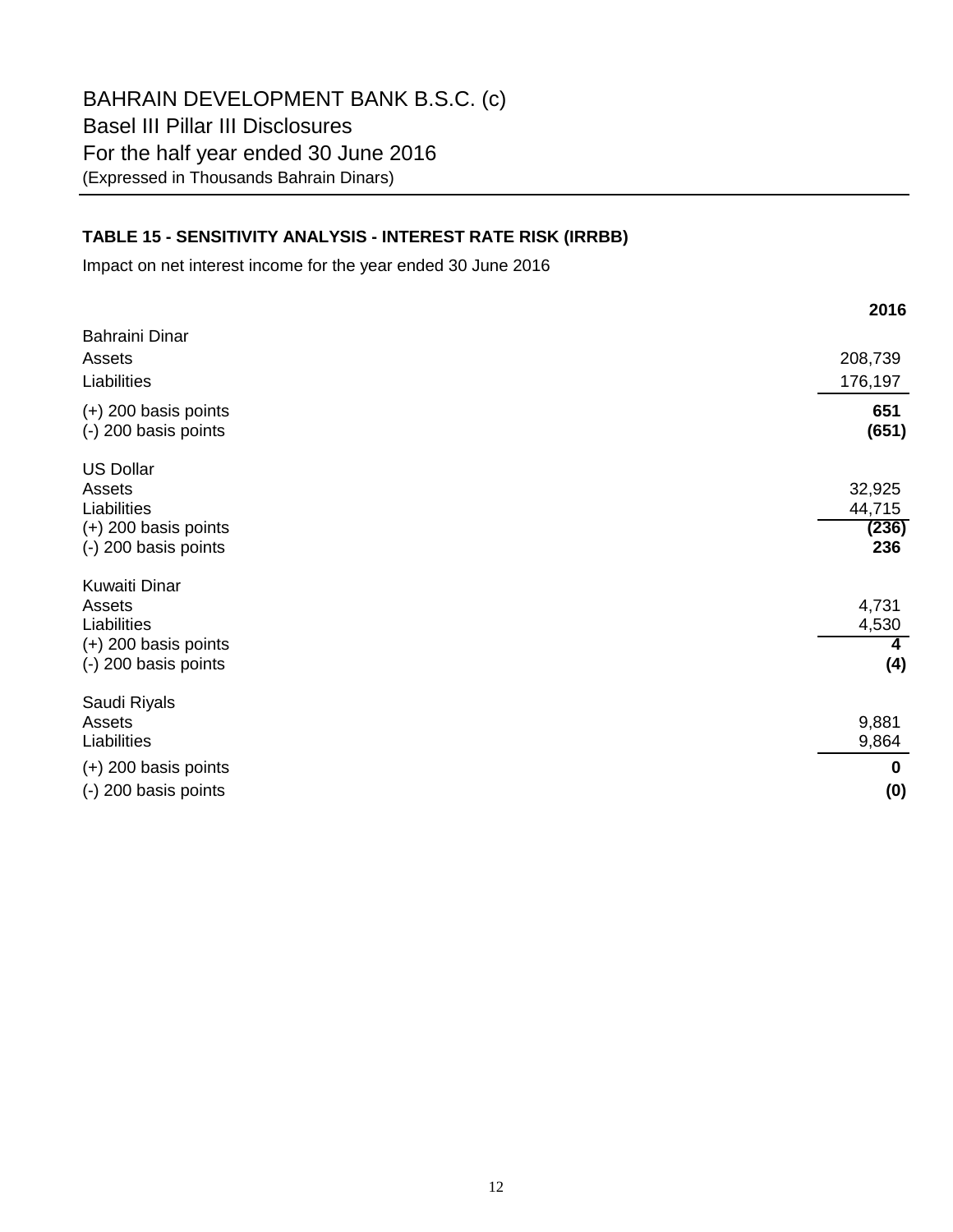## **TABLE 16 - MARKET RISK, INTEREST RATE GAP**

#### **Market risk**

Market risk is defined as potential adverse changes in the fair value or future cash flows of a trading position or portfolio of financial instruments resulting from the movement of market variables, such as interest rates, currency rates, equity prices and commodity prices, market indices as well as volatilities and correlations between markets. As its primary tool, the Bank measures its market risk exposure using the Standardised Approach under Basel III.

#### **Interest rate risk**

Interest rate risk arises from the possibility that changes the interest rates will affect future profitability or the fair values of the financial instruments. The Bank is exposed to interest rate risks due to mismatches of interest rate repricing on maturity of assets and liabilities. Positions are monitored periodically to ensure that this is maintained within the established limits. The Banks assets and liabilities reprice only on maturity.

The Bank's interest rate sensitivity position is based on the maturity dates, as follows

|                                                | Up to 1<br>month | 1 to $3$<br>months       | 3 to 6<br>months | 6 months to<br>1 year | 1 to 5 years | Over 5<br>years | Non-<br>interest<br>bearing | Total   |
|------------------------------------------------|------------------|--------------------------|------------------|-----------------------|--------------|-----------------|-----------------------------|---------|
| 2016                                           |                  |                          |                  |                       |              |                 |                             |         |
| <b>Assets</b>                                  |                  |                          |                  |                       |              |                 |                             |         |
| Cash and balances with Central Bank of Bahrain |                  |                          |                  | ۰                     |              | $\blacksquare$  | 2,952                       | 2,952   |
| Due from banks and other financial             |                  |                          |                  |                       |              |                 |                             |         |
| institutions                                   | 10,163           | 905                      | 11,637           | ٠                     | ۰            | ۰               | ٠                           | 22,705  |
| Accounts receivable and other assets           | 5,212            | $\overline{\phantom{a}}$ |                  | ۰                     |              |                 | 23,402                      | 28,614  |
| Loans and advances to customers                | 3,290            | 616                      | 1,536            | 4,374                 | 106,719      | 33,056          | ۰                           | 149,591 |
| <b>Total assets</b>                            | 18,665           | 1,521                    | 13,173           | 4,374                 | 106,719      | 33,056          | 26,354                      | 203,862 |
| Liabilities                                    |                  |                          |                  |                       |              |                 |                             |         |
| Deposits                                       | 43,267           | 15,362                   | 137              | 10,549                | 23           | ٠               |                             | 69,338  |
| Accounts payable and other liabilities         |                  | $\overline{\phantom{a}}$ |                  | ۰                     | ۰            | ۰               | 4,179                       | 4,179   |
| Long term loans                                |                  | 251                      | 1,391            | 1,642                 | 26,053       | 19,083          |                             | 48,420  |
| <b>Total liabilities</b>                       | 43,267           | 15,613                   | 1,528            | 12,191                | 26,076       | 19,083          | 4,179                       | 121,937 |
| Net liquidity gap                              | (24, 602)        | (14, 092)                | 11,645           | (7, 817)              | 80,643       | 13,973          | 22,175                      |         |

The changes relating to restatement of loans and advances have been included in "1 to 5 years" in the maturity profile.